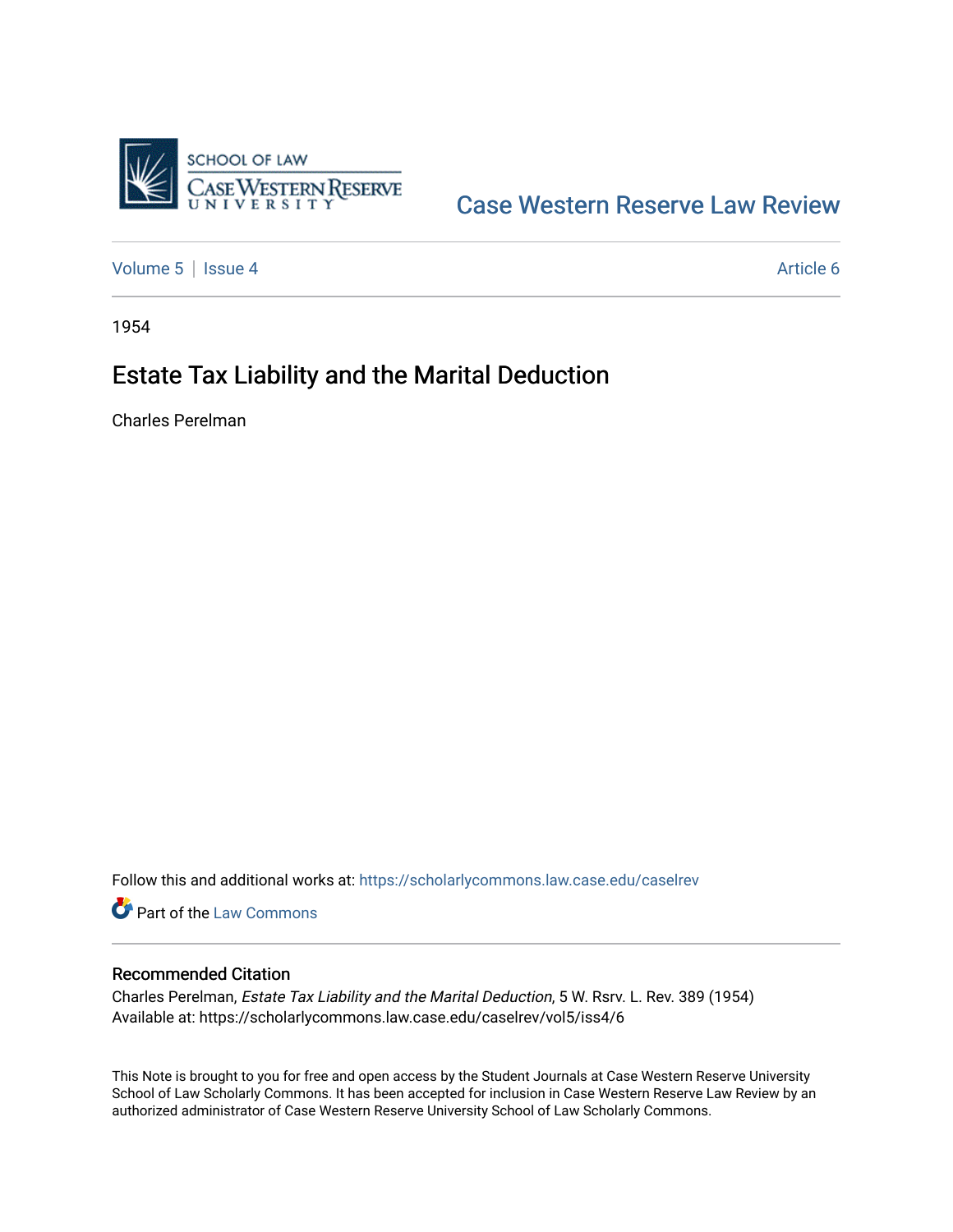#### NOTES

lawful manner, there can be no doubt in the ordinary situation as to who has the right of way when the paths of vehicles intersect.

But as shown above, various extraordinary situations have arisen requiring a modified application of the right of way rules. In these cases the courts have attempted to balance the interests of safety and certainty with those of reasonableness and fairness. In most cases such a balance has been achieved, but in others there is great need for adjustment.

**SHELDON PORTMAN**

## *Estate Tax Liability and the Marital Deduction*

**T** DIES testate in 1952 survived by his wife and two children. The widow, however, renounces the will and elects to take one-third of the estate as provided in Ohio by the statutes of descent and distribution and the election statute. The value of the estate after payment of all proper charges except the federal estate tax is \$2,000,000. A controversy arises as to whether the widow is entitled to receive one-third of the estate after the payment of all proper charges against the estate including the federal estate tax, or whether the widow is entitled to receive one-third of the estate after the payment of all proper charges against the estate without deducting from the share of the widow any charge for the payment of the federal estate taxes.

In the United States Revenue Act of 1948, Congress amended the Federal Estate Tax Law and provided a marital deduction.<sup>1</sup> Basically, this allows a deduction, from the gross estate<sup>2</sup> of the decedent in determining the taxable estate, of that property passing<sup>3</sup> outright to the surviving spouse. The deduction is limited to one-half of the adjusted gross estate.<sup>4</sup>

In the example given above, the amount of the marital deduction and therefore the value of the taxable estate and the amount of the federal estate tax would vary depending upon whether the widow's share of the estate must bear its proportionate share of the federal estate tax. If the share of the widow is computed without being burdened with any part of the federal estate tax, its value will be **\$666,667;** the amount of the marital deduction will be **\$666,667;** and the total federal estate tax will be \$356,533. If the widow must pay her proportionate share of the estate tax, her share becomes \$529,425; the marital deduction correspondingly \$529,425; and the total federal estate tax \$411,724.

**<sup>1</sup>INT. REv. CODE § 812** (e) (1).

<sup>2</sup> INT. REv. CODE § **811.**

*<sup>3</sup>INT.* REV. CODE **§ 812** (e) (3).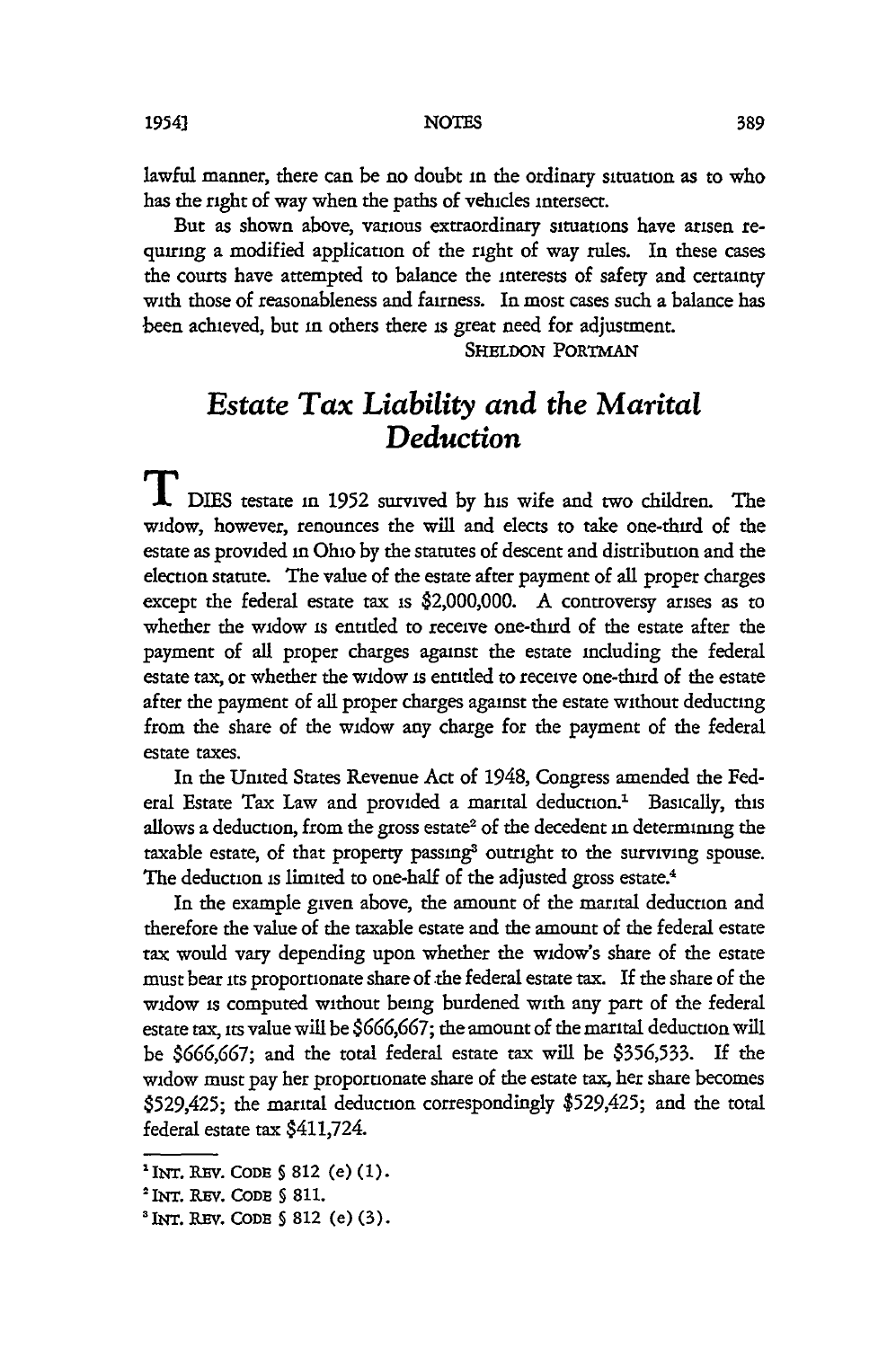Thus it is observed that when the share of the widow bears its proportionate burden of the estate tax, the total tax increases by \$55,191, the widow's share and that of each child is 33.3% of the estate after the deduction of the federal estate tax (\$529,425) Where the widow is not required to bear any portion of the tax, the total tax is smaller; she receives 40.56% of the estate after deduction of the estate tax (\$666,667) while the share of each child becomes 29.72% (\$488,400) The widow in this latter determination receives 10.84% (\$178,267) more than each of the children.

The provision of the Internal Revenue Code granting the marital deduction is considered only in the computation of the Federal Estate Tax; it does not determine who shall bear the burden of the tax. In *Riggs v. Del Drago,5* the United States Supreme Court said: " Congress did not contemplate [in providing for the marital deduction] that the Government would be interested in the distribution of the estate after the tax was paid Congress intended that state law should determine the ultimate thrust of the tax." Thus it is clear that the states must resolve the question of by whom the tax is to be borne.

If state statutes dealing with payment of the tax specifically so provide, the question of by whom the federal estate tax should be paid may be answered by a specific provision in the will of the decedent. In some jurisdictions the point does not appear to have been disputed in the absence of such statutory provision. In the absence of such a provision in the will, in the case of intestacy or in the case of renunciation of the will by the survivors, various solutions have been effected by both legislative enactment and judicial decision by the states.

At present 16 states<sup>6</sup> have so-called apportionment statutes that distribute the burden of the estate tax among the various beneficiaries according to the value of the interests they receive from the estate. Eight of these specifically provide, $7$  or have been interpreted<sup>8</sup> as providing for exemption of that portion of the estate included in the marital deduction from liability for

<sup>&#</sup>x27;INT. REV. CODE **§ 812** (e) (2)

<sup>&#</sup>x27;Riggs v. Del Drago, **317** U.S. **95,** 98, **63** Sup. Ct. 109, **110** (1942) See also: Fernandez v. Wiener, 326 U.S. 340, **66** Sup. Ct. **178** (1945).

<sup>&#</sup>x27;Ark., Cal., Conn., Del., Fla., Md., Mass., Neb., N.H., N.J., N.Y., Ore., Penna., Tenn., Tex., Va.

NEB. REV. STAT **§** 77-2108 (Cum. Supp. 1953); N.J. *STAT.* ANN. **§** 3A.25-33 (1953); N.Y. DECEDENT'S ESTATE LAW **§** 124 (3) (e) (Supp. **1953)**

**<sup>&</sup>quot;CAL.** PROB. CODE **ANN. §** 970-972 (1944), *In re* Buckbantzs Estate, 120 Advance Cal. App. 121, **260** P.2d 794 (1953); CONN. REV. **GEN. STAT. §** 2075-2081 (1949), *h? re* Jerome's Estate, **139** Conn. 285, 93 A.2d **139** (1952); **DEL.** CODE **ANN. tit.** 12, **§** 2901 (1953), Wilmington Trust Co. v. Copeland, 94 A.2d **703** (Del. 1953); FLA. **STAT.** ANN. **§** 734.041 (Supp. 1953), *In re* Fuchs Estate, **60** So.2d **536** (Fla. 1952); PA. **STAT.** ANN. tit 20, **§** 881-884 (Supp. 1953), *In re* Anderson s Estate, 68 Montg. 348, **66** York 145 (1953)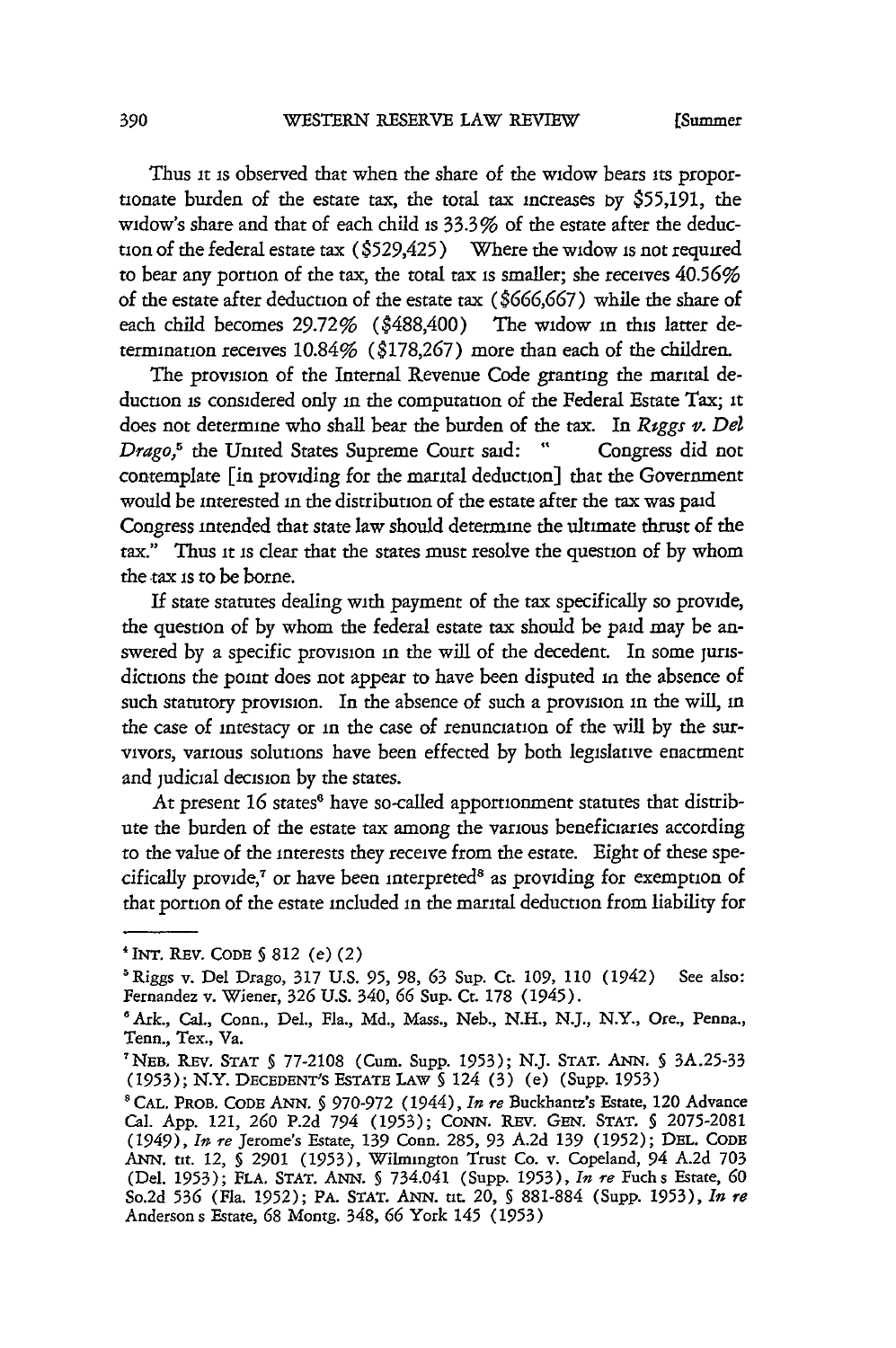#### NOTES

any portion of the tax. Five more<sup>9</sup> have statutes similar to those just men-.tioned and would probably be interpreted to relieve the surviving spouse from liability for the tax on property included in the marital deduction. The Texas statute<sup>10</sup> seems to indicate that such property must bear its proportionate share of the tax. Maryland<sup>11</sup> exonerates a surviving spouse from payment of any part of the tax where the portion of the estate of the decedent not passing to the spouse is sufficient to discharge the tax, except that no such exoneration is allowed where the surviving spouse renounces the will. The Oregon statute<sup>12</sup> is similar to that of Maryland.

In those states not having proration (apportionment) statutes, where the courts have considered the question of whether property qualifying under the marital deduction is exempted from the federal estate tax, the decisions are in conflict. Illinois,<sup>13</sup> North Carolina<sup>14</sup> and Wisconsin<sup>15</sup> have required the surviving spouse to pay a portion of the tax, while Kentucky<sup>16</sup> and **Ohio'<sup>7</sup>**have exempted the surviving spouse from such contribution.

The Illinois case,<sup>18</sup> applying the rule of cases<sup>19</sup> decided prior to enactment of the marital deduction provision, held that the federal estate tax is a debt of the estate to be paid out of the estate as a whole, and that the widow's share must bear its proportionate burden of the tax. Essentially the same rationale was applied by the North Carolina court<sup>20</sup> in requiring the dissenting widow *(i.e.,* a widow who renounces the will and under applicable election statutes elects to take under the statues of descent and distribution) to pay her proportionate part of the federal estate tax. The share of the widow is determined after the payment of all debts of the estate including federal estate taxes.<sup>21</sup>

The most recent state decision on this problem was made by the Supreme Court of Wisconsin.<sup>22</sup> Agreeing with Illinois and North Carolina, the

<sup>&</sup>quot;ARK. **STAT. ANN., ut. 63, § 150** (1947); MAss. ANN. LAws c. **65A,** § **5;** N.H. **REv.** LAWS c. 88-A **as** added by laws of 1943, and amended by laws of 1947, c. 102; **TENN.** CODE **ANN. §** 8350.7 *(Williams Supp.* **1952);** VA. **CODE ANN.** *§* 64-151 (Supp. 1952).

<sup>&</sup>quot;Tex. REv. Cirv. **STAT.** *ANN.,* Art. 3683a (1952).

<sup>&</sup>quot;MD. ANN. **CODE** GEN. LAws Art. 81, § **161** (1951)

<sup>&</sup>quot;ORE. LAWS **OF** *1949* c. 475 **§** 2 **as** amended by laws of 1951, c. 386.

<sup>&</sup>quot;Northern Trust Co. v. Wilson, 344 II. **App.** 546, **101** N.E.2d 604 (1951).

<sup>&#</sup>x27; <sup>4</sup> Wachovia Bank v. Green, **236** N.C. 654, 73 S.E.2d **879** (1953).

Uihlein v. Uihlein, 264 Wis. 362, **59** N.W.2d 641 (1953).

<sup>&</sup>lt;sup>16</sup> Lincoln Bank and Trust Co. v. Huber, 240 S.W.2d 89 (Ky. 1951).

<sup>&#</sup>x27; <sup>T</sup> Miller v. Hammond, **156** Ohio St. 475, 104 N.E.2d *9* (1952).

<sup>&</sup>lt;sup>18</sup> Northern Trust Co. v. Wilson, 344 Ill. App. 546, 101 N.E.2d 604 (1951).

First Nat. Bank of Chicago v. Hart, 383 Ill. 489, **50** N.B.2d 461 (1943).

<sup>&#</sup>x27;Wachovia Bank v. Green, **236** N.C. 654, 73 S.E.2d 879 (1953).

<sup>&#</sup>x27;North Carolina subsequently amended her statutes to provide that where a married man dies testate leaving a widow but no children and the widow dissents from the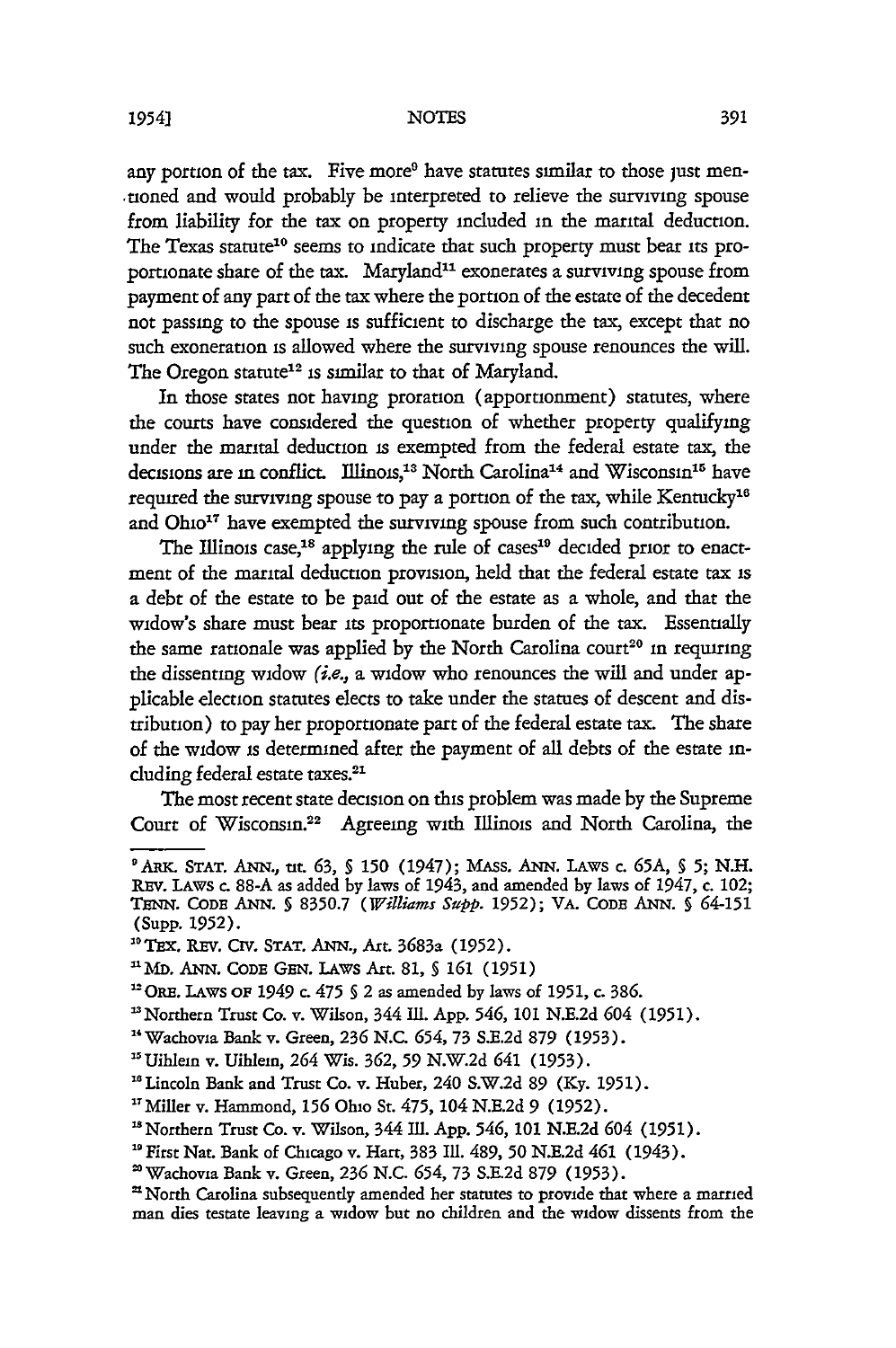[Summer

court designated the estate **tax** a charge against the entire estate and did not allow the property qualifying under the marital deduction to escape the burden of the tax. The rationale of the opposing view was expressly repudiated as being "untenable," on the grounds advanced by the dissent in the Ohio case - that the federal estate tax itself and the doctrine of *Riggs*  $v$ . *Del Drago* negatived any intention by Congress that property constituting the marital deduction should not bear any portion of the tax, and that the distribution of the estate between the children and the widow is inequitable when determined under the opposing theory.

The highest court of Kentucky<sup>23</sup> exempted the dissenting widow from payment of any part of the estate tax, reasoning that Congress in creating the marital deduction intended to eliminate from the tax burden all those allotments that did not create or add to the tax, and that since the marital deduction is taken before arriving at the net taxable estate, it should not be burdened with any portion of the estate tax.<sup>24</sup> A prior rule of "equitable apportionment relative to the imposition of the federal estate tax" was applied to exempt the widow's share from the tax. This case may be of doubtful value as a precedent because the court, in affirming the decision of the trial court, noted that all parties were satisfied with the decision since it resulted in the lowest tax and apparently was appealed only to obtain a final determination.

Where the widow renounced the will and took her statutory one-third share of the decedent's estate, the Ohio Supreme Court held, in *Miller* v. Hammond,<sup>25</sup> that the surviving spouse was entitled to a credit for the marital deduction and that the widow's portion should not be burdened with any part of the federal estate tax. The court relied upon *Indusirtal Trust Co.* **v.** *Budlong,26* interpreting that case to hold: "In the absence of a testamentary direction to the contrary, the federal estate tax on all the property within the testamentary estate will be paid from the residue while all non-testamentary interests will bear only the burden of the estate taxes attributed to them."27 The rationale of the Kentucky case was approved and that case was cited as authority for the recognition of a common law rule of equitable

will, her share is one half of the personal estate of the testator after all debts exclusive of the federal estate tax have been paid, thus making the rule in North Carolina exactly opposed to the decision in the *Green* case, in that specific fact situation. N.C. GEN. STATS. **§** 28-149 subs. 3 (c) (Supp. **1953)**

<sup>22</sup> Uihlein v. Uihlein, 264 Wis. 362, **59** N.W.2d 641 (1953)

**<sup>&#</sup>x27;** Lincoln Bank & Trust Co. v. Huber, 240 S.W.2d 89 (Ky. **1951)**

<sup>-&</sup>quot; The Kentucky court relied upon In *re* Peters Will, 204 Misc. 333, 88 N.Y.S.2d 142 (1949), *af 'd* 275 App. Div. 950, 89 N.Y.S.2d **651** (1949), which was decided under the New York *apportsonment statute.*

**<sup>&#</sup>x27;** 146 Ohio St. 475, 104 N.E.2d **9** (1952)

**<sup>&</sup>quot;** 77 R.I. 428, **76** A.2d **600** (1950)

<sup>&#</sup>x27;Miller v. Hammond, **156** Ohio St. **475,** 493, 104 N.E.2d **9,** 18 (1952)